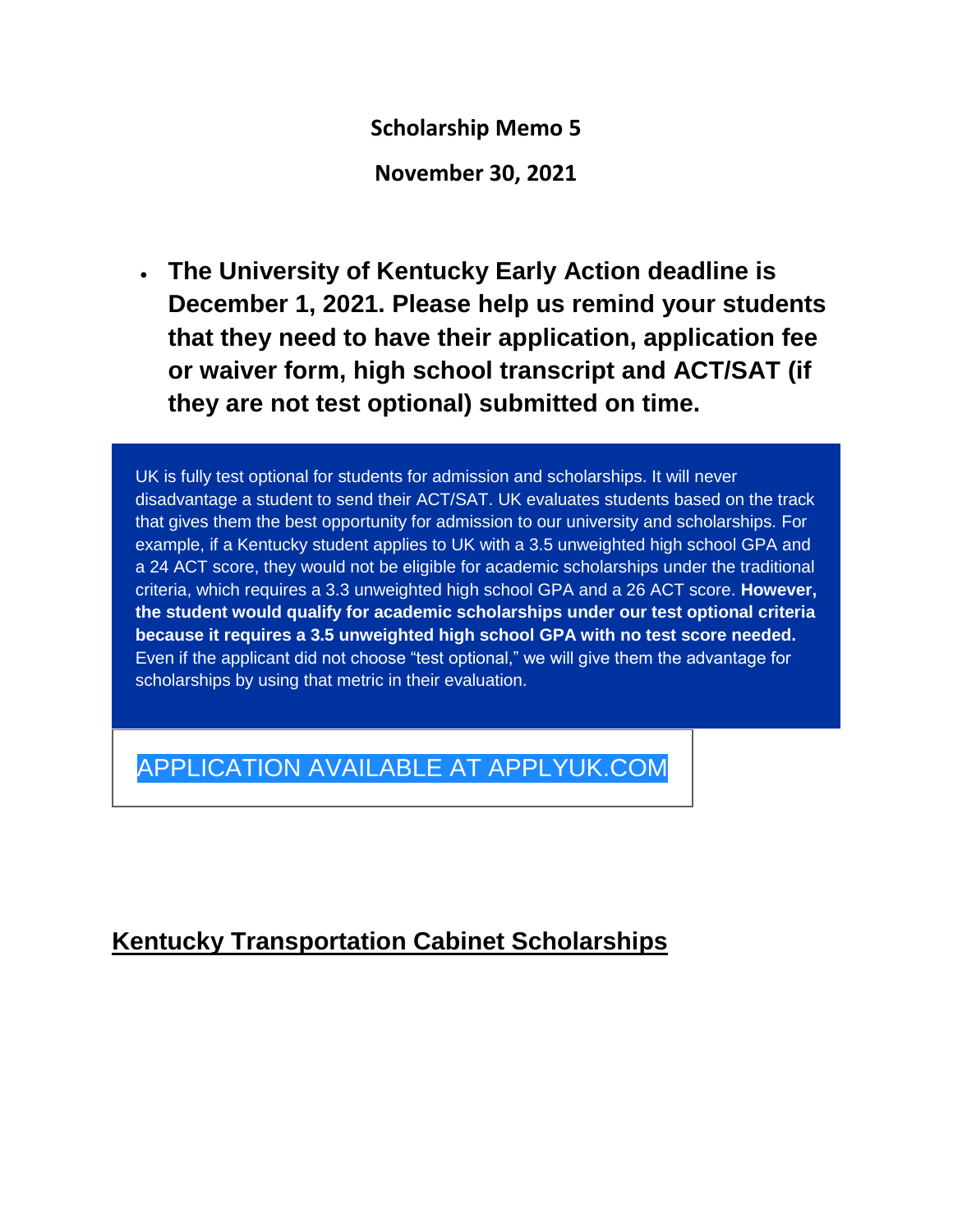#### **KENTUCKY TRANSPORTATION CABINET**

#### **CIVIL ENGINEERING TECHNOLOGY SCHOLARSHIP**

#### **DEADLINE TO APPLY: FEBRUARY 1, 2022**

(Scholarship packet must be returned by this deadline to the attention of Marianne Sullivan, Scholarship Coordinator)

#### **TO APPLY:**

https://transportation.ky.qov/Education/Pages/Civil-Engineering-**Technology-Scholarship.aspx** 

#### **QUALIFICATIONS:**

• MUST BE A GRADUATE OF AN ACCREDITED HIGH SCHOOL, OR **HIGH SCHOOL GRADUATE WHO IS A RESIDENT OF KENTUCKY HOLDING A HIGH SCHOOL DIPLOMA OR GED** 

• MUST MEET THE ADMISSION REQUIREMENTS OF THE KCTCS

#### **AREAS OF INTEREST:**

**CONSTRUCTION / ENVIRONMENTAL ANALYSIS / GEOTECH / MATERIALS / HIGHWAY & STRUCTURAL DESIGN / MAINTENANCE /** PLANNING / TRAFFIC OPERATION / ADMINISTRATION

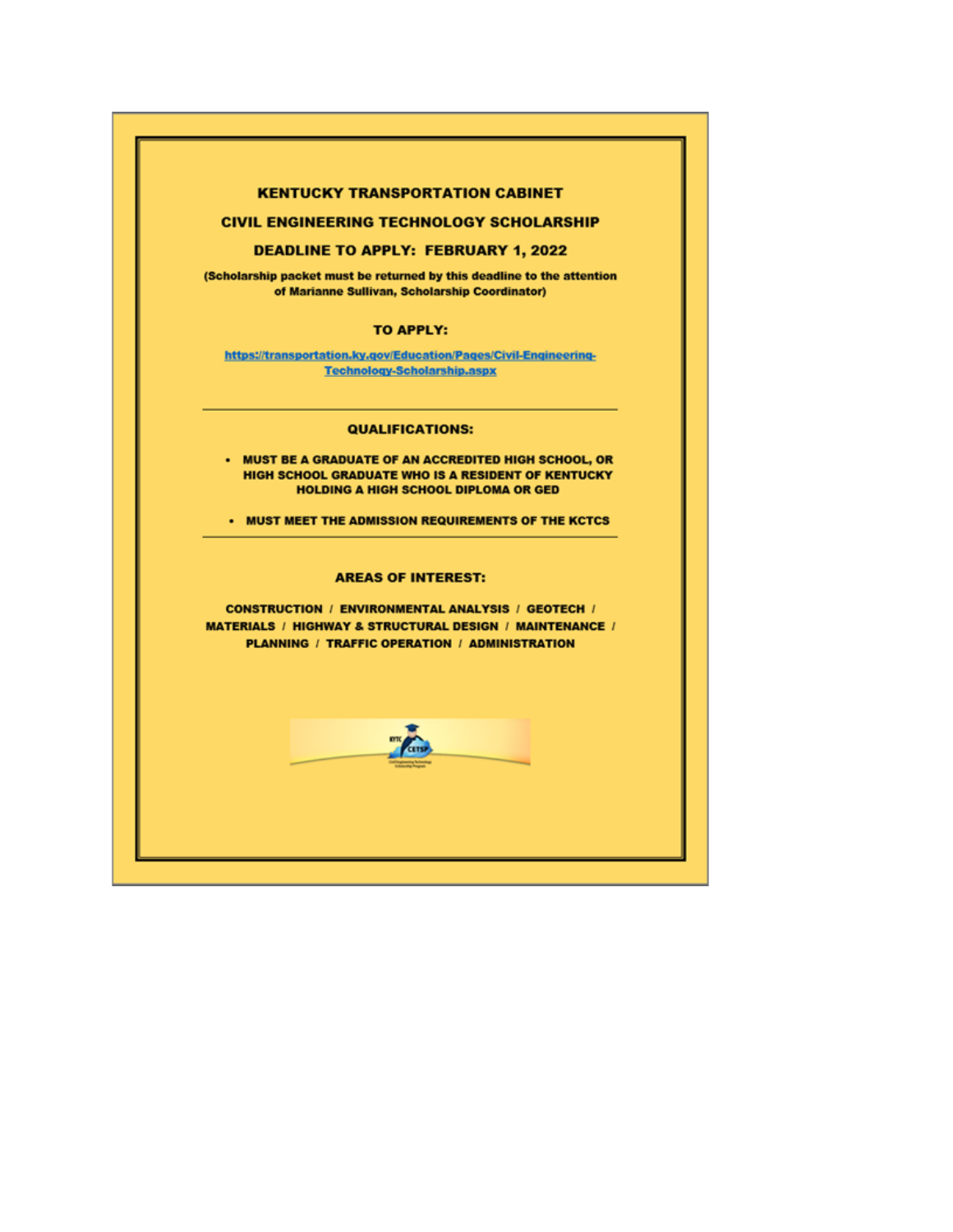#### **KENTUCKY TRANSPORTATION CABINET**

**CIVIL ENGINEERING SCHOLARSHIP** 

#### **DEADLINE TO APPLY: FEBRUARY 1, 2022**

(Scholarship packet must be returned by this deadline to the attention of Marianne Sullivan, Scholarship Coordinator)

#### TO APPLY:

https://transportation.ky.gov/Education/Pages/Civil-Engineering-Scholarship.aspx

#### **QUALIFICATIONS:**

. MUST BE A GRADUATE OF AN ACCREDITED HIGH SCHOOL, OR HIGH SCHOOL GRADUATE WHO IS A RESIDENT OF KENTUCKY & HAS SUCCESSFULLY COMPLETED THE HIGH SCHOOL PRE-**COLLEGE CURRICULUM** 

. MUST MEET THE ADMISSION REQUIREMENTS OF THE UNIVERSITY & ITS RESPECTIVE ENGINNERING DEPARTMENT

· MINIMUM ACT SCORE OF 24

#### **AREAS OF INTEREST:**

RIGHT OF WAYS & UTILITIES / ENVIRONMENTAL ANALYSIS / **GEOTECH / CONSTRUCTION / MATERIALS / MAINTENANCE /** PLANNING / HIGHWAY & STRUCTURAL DESIGN / TRAFFIC **OPERATION / ADMINISTRATION** 

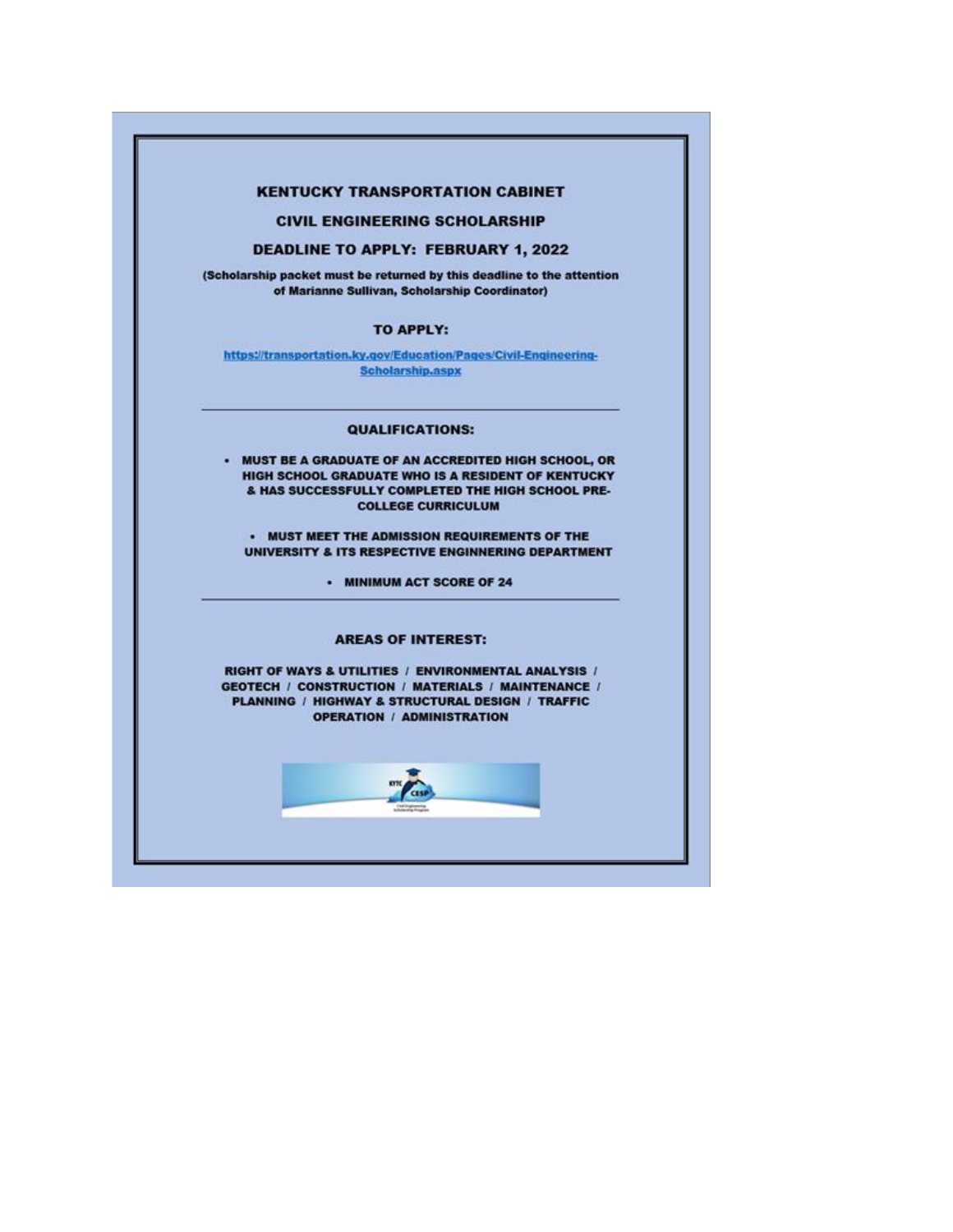# **Appalachian Regional Healthcare (ARH) and Transylvania University has partnered to provide Harlan County High School students the chance to earn a degree and a job.**

This new partnership will offer students from Eastern Kentucky and West Virginia **up to \$15,000 in scholarships** on top of academic scholarships towards earning a Transy degree and returning home for employment at an ARH facility post-graduation. For more information and to apply interested students should go to [www.transy.edu/apply](http://www.transy.edu/apply) or [https://www.transy.edu/financial](https://www.transy.edu/financial-aid/scholarships-grants/appalachian-regional-health-partnership/)[aid/scholarships-grants/appalachian-regional-health-partnership/](https://www.transy.edu/financial-aid/scholarships-grants/appalachian-regional-health-partnership/)



Areas of Academic Interest

**Appalachian Regional Healthcare** is looking for students with an interest in a *variety* of fields. The academic areas include:

- Pre-Medicine
- Pre-Pharmacy
- Pre-Physical Therapy
- Computer science



### Student Eligibility

The program is open to prospective students from counties in **Eastern Kentucky and West Virginia** in the ARH service area interested in working in health care as practitioners or in administrative roles. ARH owns 13 hospitals in the following areas:

 **Big Sandy Region**: Martin, Prestonsburg, McDowell, West Liberty, South Williamson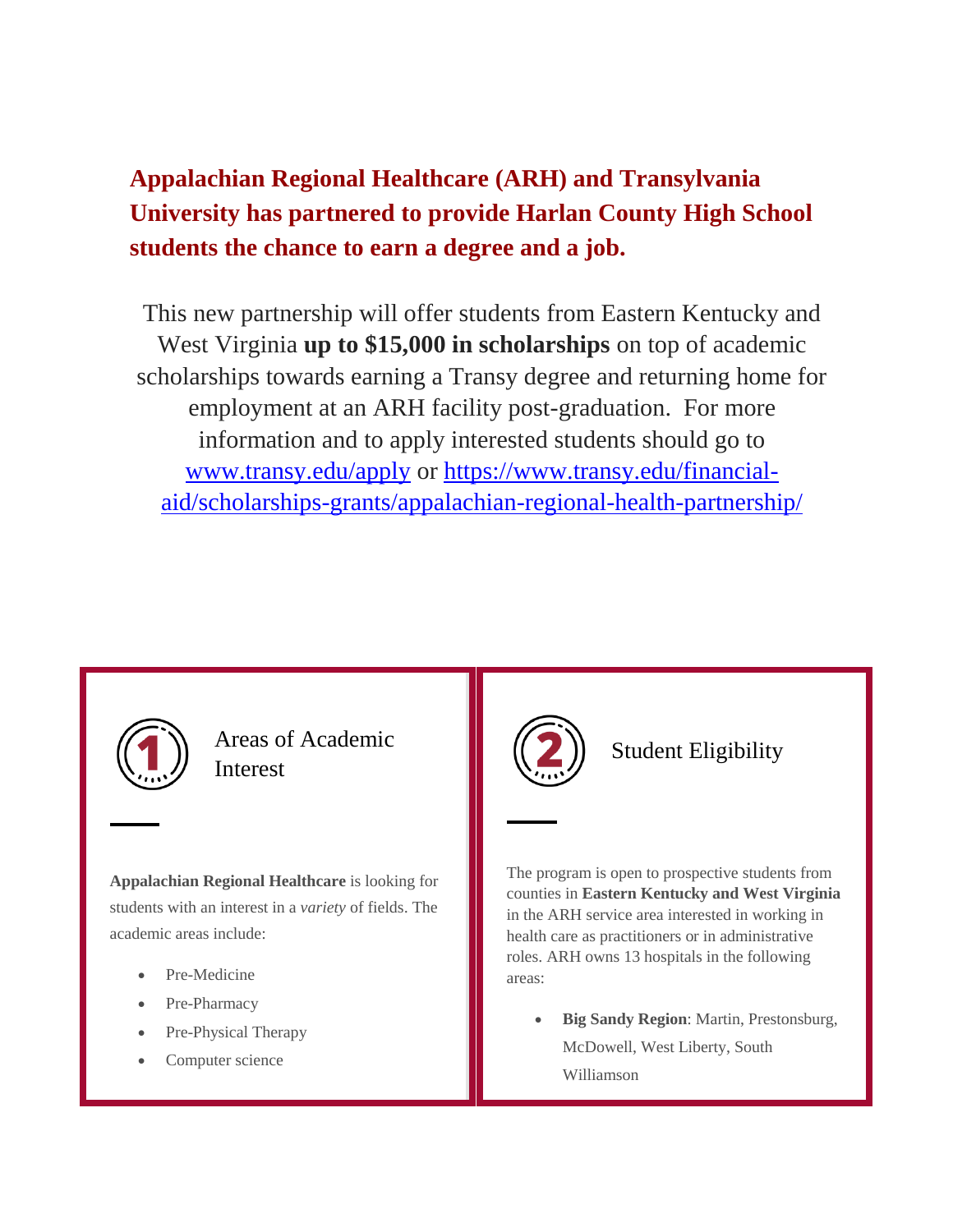- Accounting
- Business management
- Social services
- Other Pre-Health areas (OT, speech therapy, etc.)
- **Cumberland Valley Region**: Barbourville, Harlan, Middlesboro
- **KY River Region**: Hazard, Hyden and Whitesburg
- **West Virginia Region**: Beckley and Hinton



### Scholarship Details

Students selected for the scholarship program may receive **up to \$15,000 over four years** — in addition to other merit and need-based aid.

Students will also have access to **experiential learning opportunities during their undergraduate studies** in the form of summer work, mentorships and internships with ARH.

Recipients of the scholarship must agree to return to Appalachia following graduation from Transylvania, or following the completion of graduate or professional degrees.

**Graduates will be expected to work for ARH for a minimum of three years**.



### Apply for Fall 2022

Current high school seniors interested in the Transy + ARH Scholarship for Fall 2022 **must apply for admission to Transylvania by January 1, 2022**. Those who have already applied or been admitted need only submit the [inquiry form.](https://mx.technolutions.net/ss/c/gsby7xed_Q9kJKoUKuDGdD5kArCbHyh3gYOOagaeozOH5VJ5tdS7uoInxWjXpjPVexBlyi8H7meaBdPYIJqaOrMTxuej9K95dxJliN_77-YfQUhrhswfTNnOZSicyiLUAPJmuTmyj1La74wZT2hARQ/3h8/fyt3IhROQNO1Ld_Zv7g2uw/h1/BxKSX38KUx-XtIBPijN65GuHqAorY7-DzHfrDjI6HDQ)

We will also need the following from your students to complete the application process:

- Official High School Transcript
- Official ACT/SAT Scores *(optional)*
- One letter of recommendation
- Essay *(optional)*
- Official College Transcripts *(if applicable)*

### **Apply for [Admission](www.transy.edu/apply)**